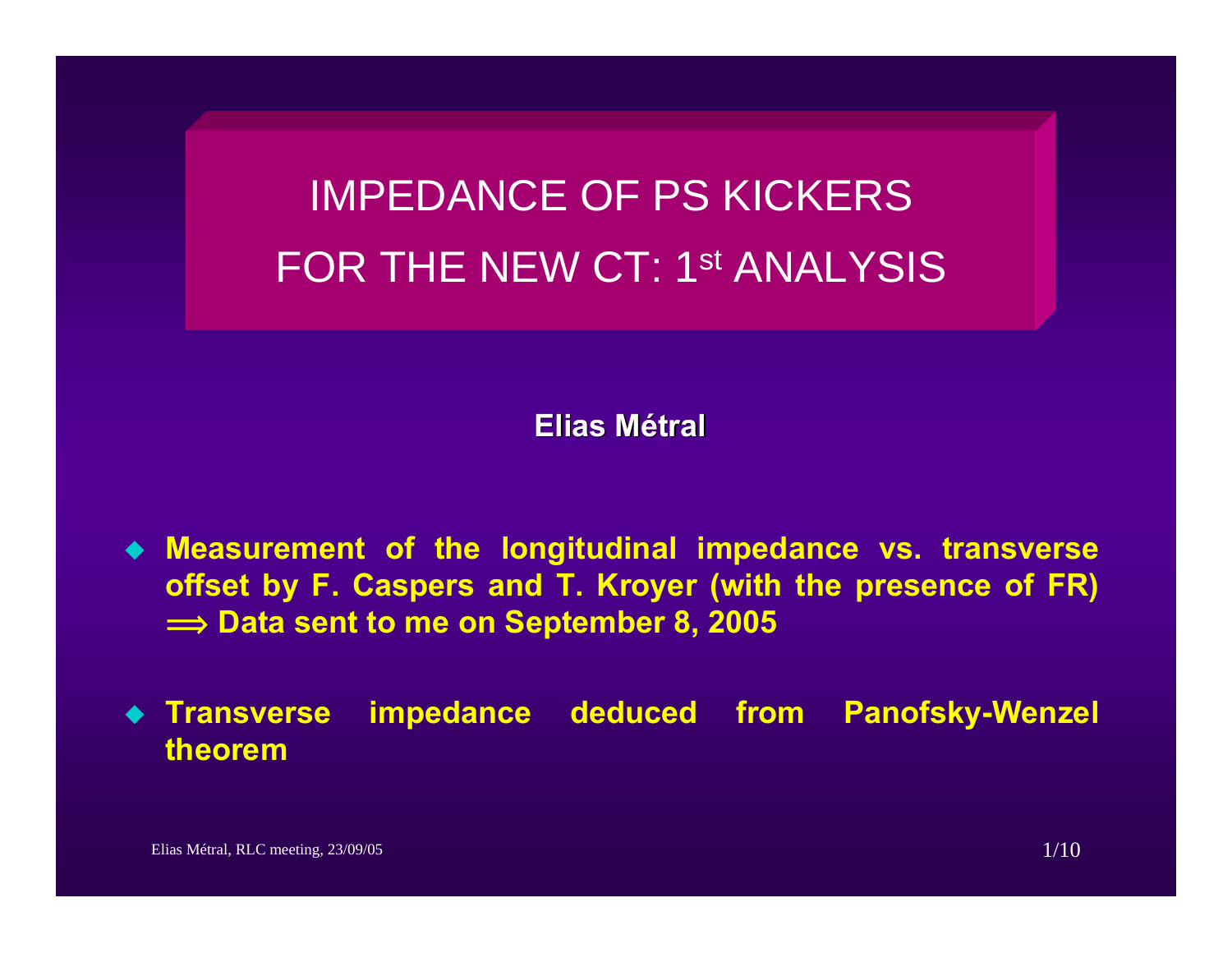$\implies$  **2 will be installed in the PS (SS 13 and 21) î L = 0.666 m for 1 kicker**  $\implies$  It is the same **type as the extraction** kicker **KFA 71 (but 4 times smaller)**

$$
\beta_x^{13} \approx 22.1 \text{ m}
$$
  

$$
\beta_y^{13} \approx 12.5 \text{ m}
$$
  

$$
\beta_x^{21} \approx 20.4 \text{ m}
$$
  

$$
\beta_y^{21} \approx 11.9 \text{ m}
$$

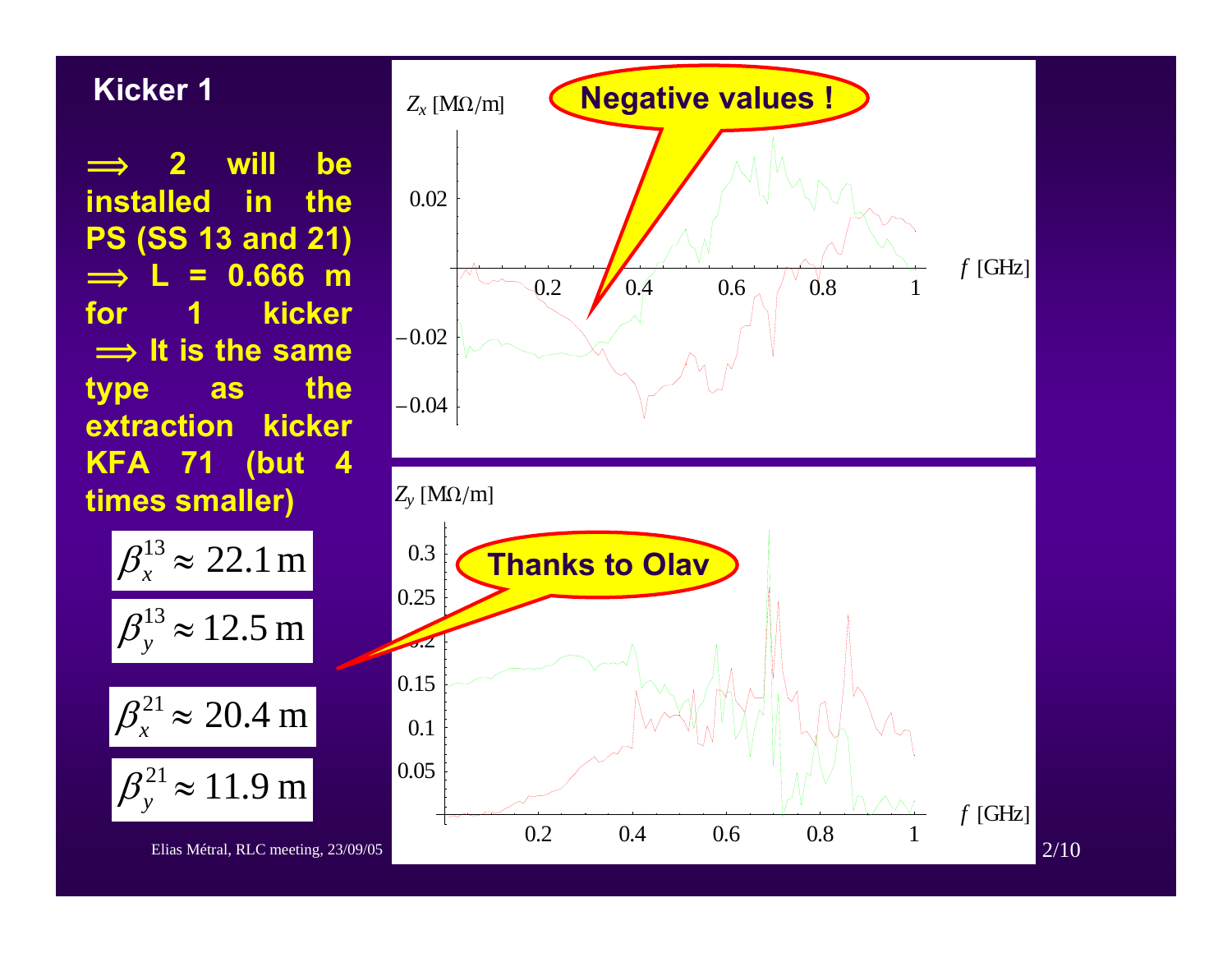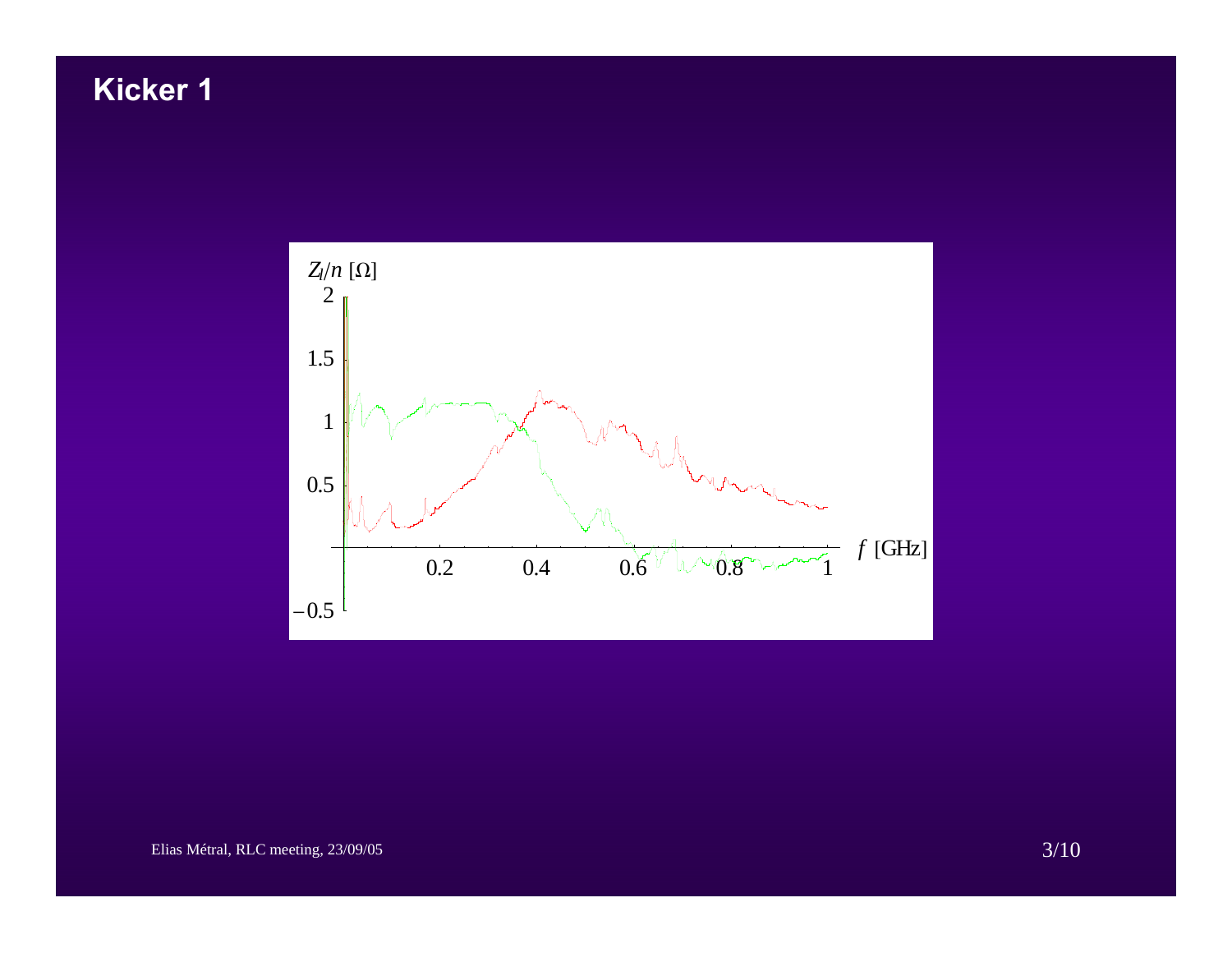$\implies$  **2 will be installed** in the **PS (SS 64 and 72)**  $\implies$  **L = 0.615 m**  $\implies$  **Modules recuperated from the extraction kickers** for **leptons**



Elias Métral, RLC meeting, 23/09/05 4/10

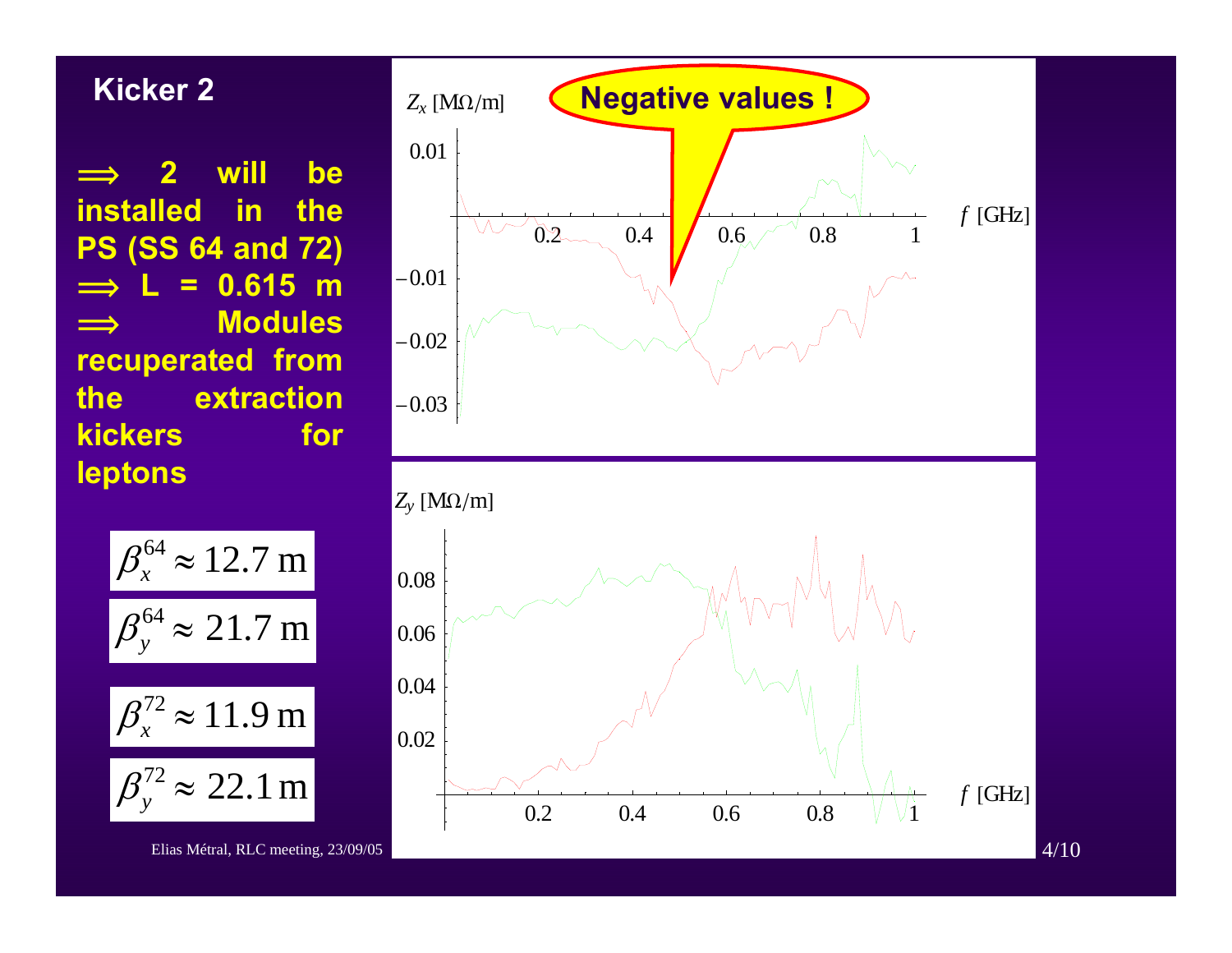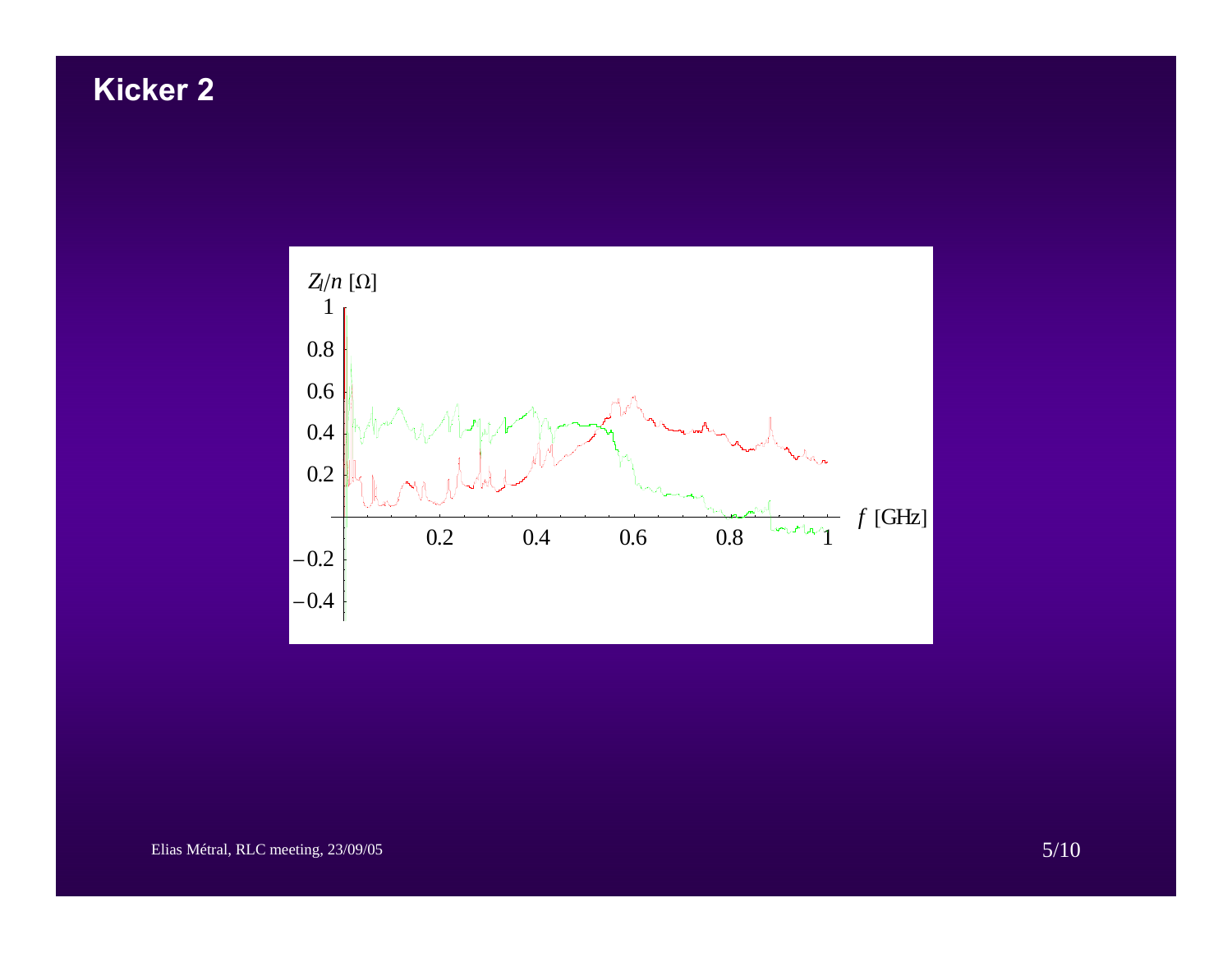## **Conclusions (1/3)**

◆ The Broad-Band impedance of the PS machine is

$$
\frac{\text{Im}\left[Z_{l}^{BB} / n\right]_{l.f.} \approx 20 \,\Omega}{n} \quad R_{x} \approx 1 \,\text{M}\Omega/m \quad R_{y} \approx 3 \,\text{M}\Omega/m
$$
\n
$$
\frac{Z_{l}^{BB}}{n} = \frac{\Omega_{0}}{\omega} R_{l} / \left[1 - j \,\Omega\left(\frac{\omega_{r}}{\omega} - \frac{\omega}{\omega_{r}}\right)\right]
$$
\n
$$
Z_{x,y}^{BB}(\omega) = \frac{\omega_{r}}{\omega} R_{x,y} / \left[1 - j \,\Omega\left(\frac{\omega_{r}}{\omega} - \frac{\omega}{\omega_{r}}\right)\right]
$$
\n
$$
\omega_{r} = 2 \,\pi \, f_{r} = 2 \,\pi \times 1.4 \,\text{GHz}
$$
\n
$$
\text{Im}\left[Z_{x,y}^{BB} \right]_{\text{Im}\left[Z_{x,y}^{BB}\right]} \quad \text{Im}\left[Z_{x,y}^{BB} \right]
$$
\n
$$
R_{x,y} \approx \text{Im}\left[Z_{l}^{BB} / n\right]_{l.f.} \times \frac{2 \,R}{\beta \, b_{eq}^{2}}
$$
\n
$$
\omega_{r} \quad \omega \text{[rad/s]}
$$

◆ The vertical plane is the most critical  $\implies$  We will add ~ 0.4-0.5 **MΩ/m to the ~ 1.5 (at ~ 700 MHz) already present <sup>î</sup> Increase of ~ 30% î Will be more critical at transition for nTOF**

Elias Métral, RLC meeting,  $23/09/05$  6/10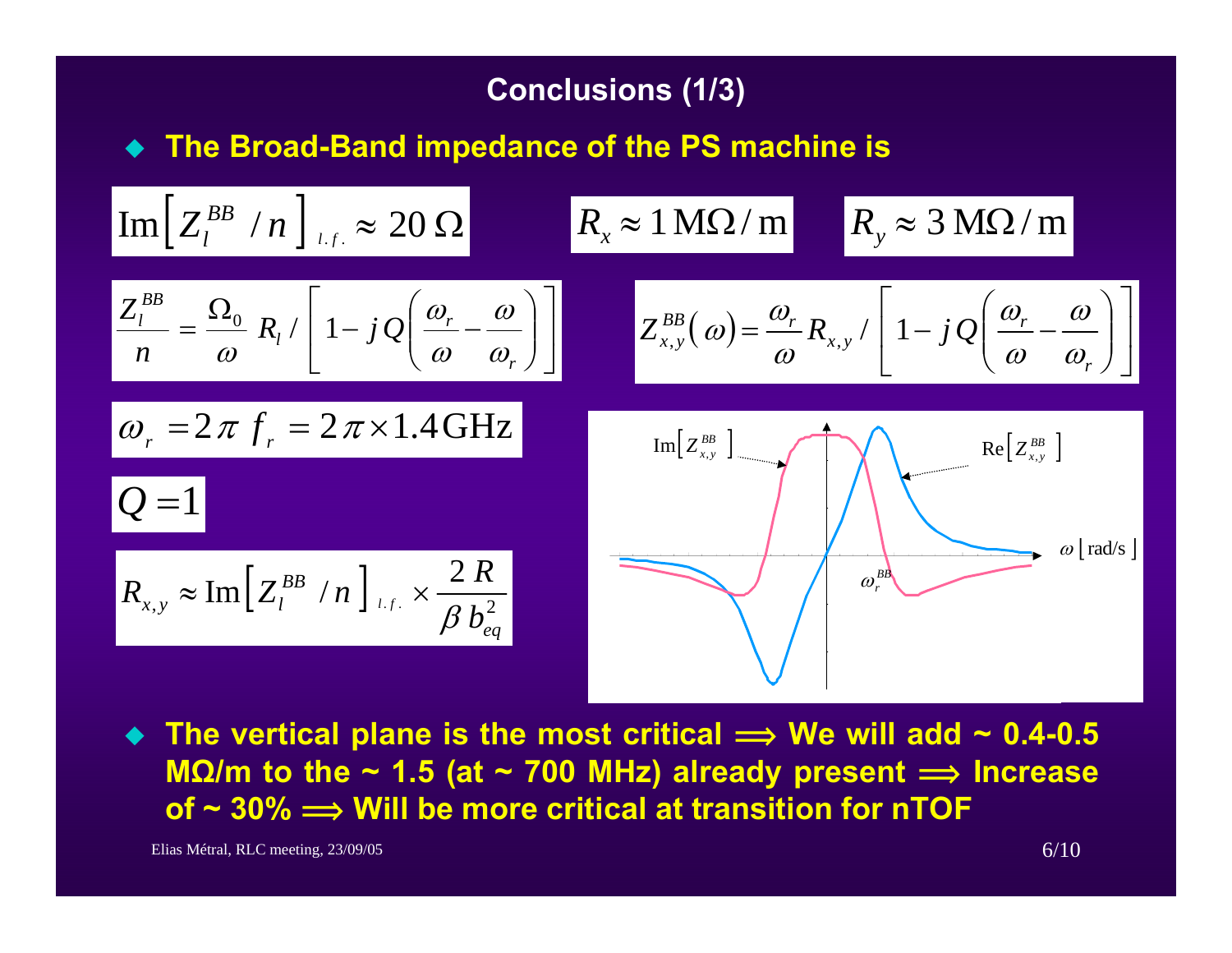### **Conclusions (2/3)**

# **Fast vertical single Fast vertical single-bunch instability at the CERN PS near bunch instability at the CERN PS near transition (~ 6 GeV total energy)**



Elias Métral, RLC meeting, 23/09/05 7/10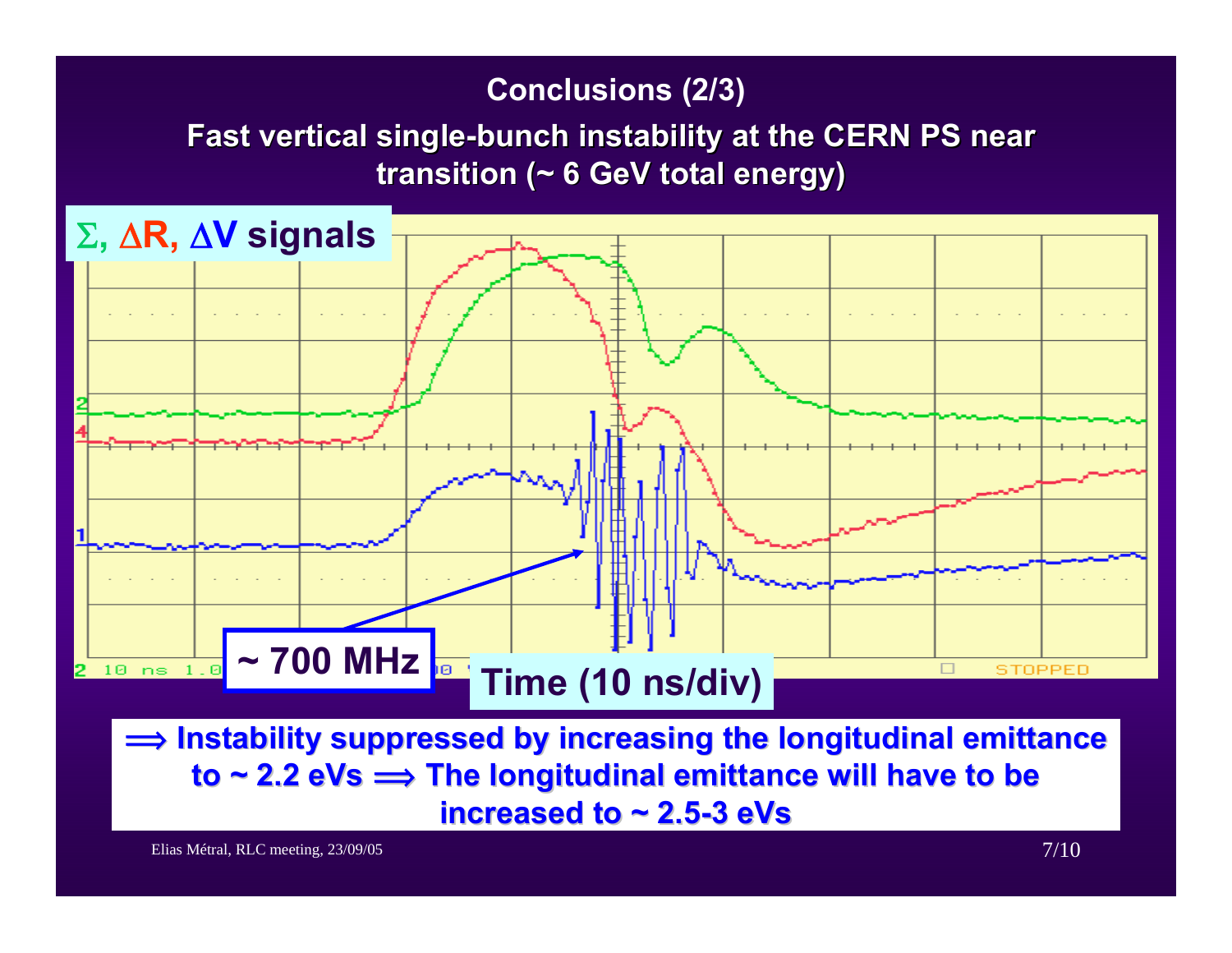# **Conclusions (3/3)**

 **For the longitudinal impedance, it will be increased by ~ 15%**   $\implies$  Check beam stability in particular for LHC  $\blacksquare$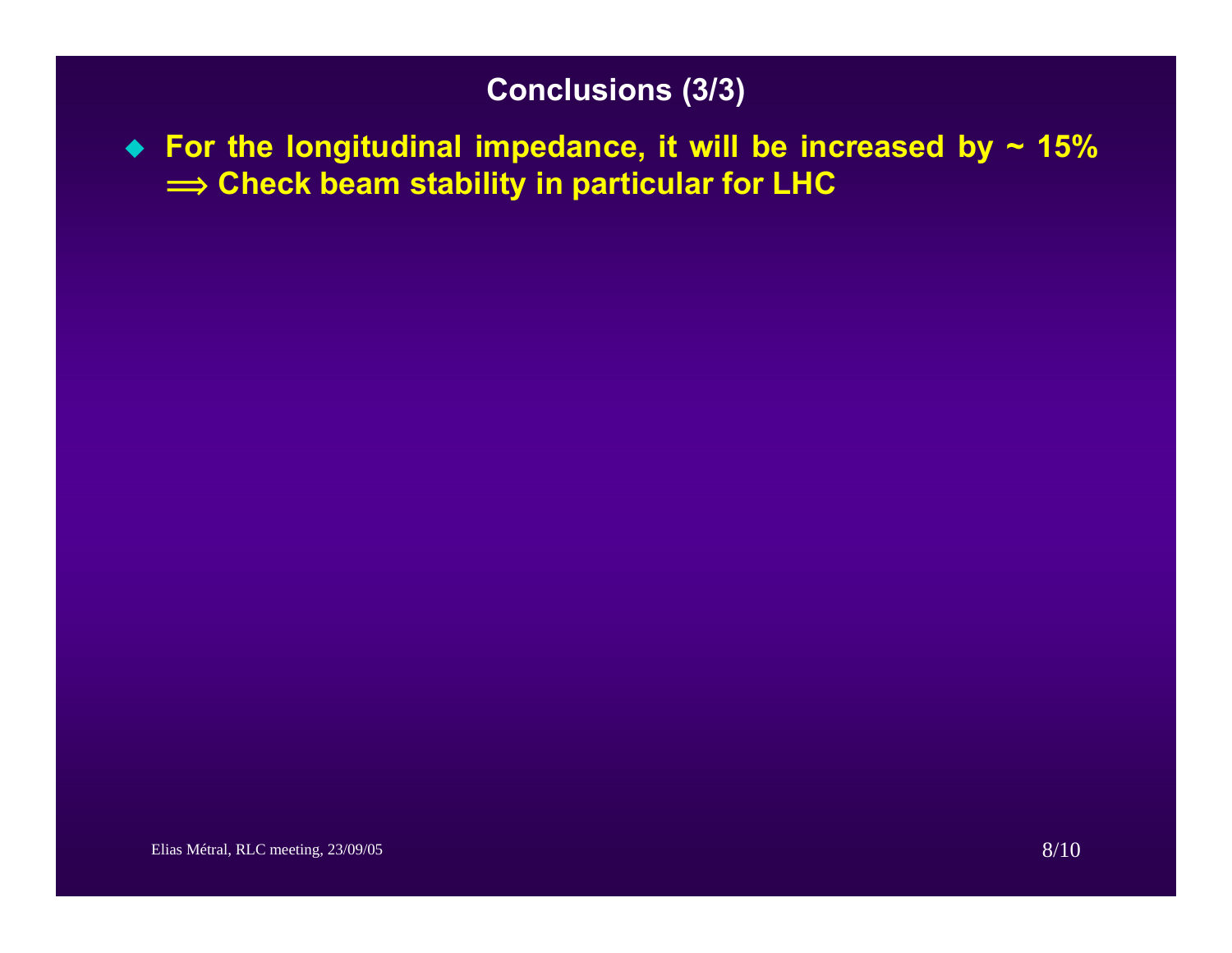# **APPENDIX (1/2)**

- **1. The following kickers are installed presently in the PS machine**
	- **a. Injection kicker in section 45**
	- **b. Extraction kicker in sections 71 and 79**
	- **c. BFAs (pedestal and staircase) in sections 9 and 21**
	- **d. Injection kicker for ions in section 28**
- **2. The following kickers will be installed for the first stage of the novel multi-turn extraction**
	- **a. Two new kickers in sections 13 and 21. The modules are similar to those of the extraction kicker**
	- **b. Two new kickers in sections 64 and 72. The modules are recuperated from the extraction kickers for leptons**
	- **c. All the kickers mentioned under the point 1. will be also present**

#### **3.For the second stage it is foreseen to**

- **a. Decrease the rise-time of the kickers in section 13 and 21. At the same time a newdesign of the modules could be made so to reduce the impedance seen by the beam**
- **b. The BFA in section 21 will be removed**
- **c. The BFA in section 9 will stay in the machine**
- **d. Injection kickers (section 28 and 45) and the extraction kicker (sections 71 and 79) will, of course, remain in the machine**